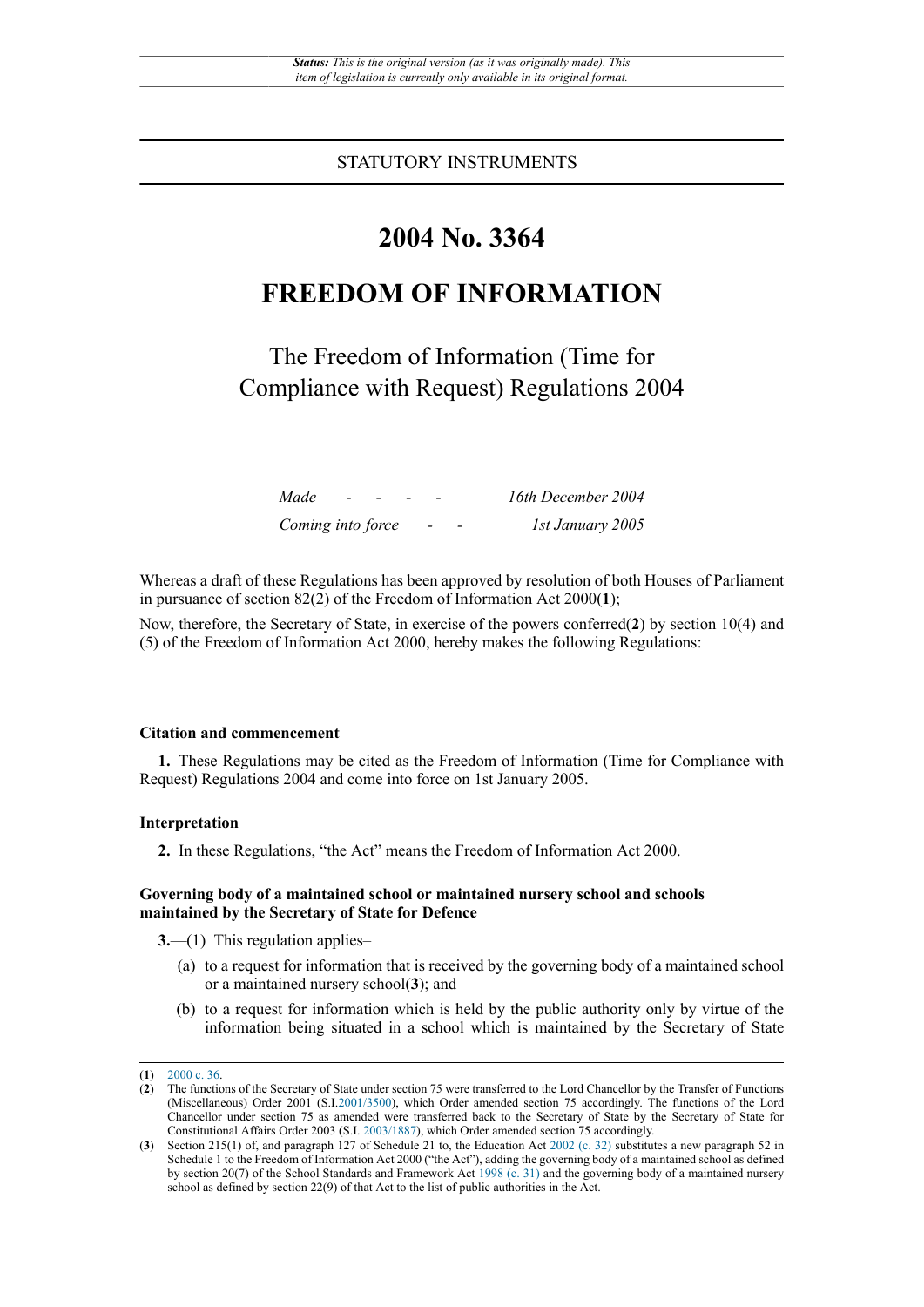for Defence and which provides primary or secondary education, (or both primary and secondary education).

(2) Where this regulation applies, subsections (1) and (2) of section 10 of the Act have effect as if any reference to the twentieth working day following the date of receipt were a reference to either–

- (a) the twentieth working day following the date of receipt, disregarding any working day which, in relation to the school referred to in paragraph (1), is not a school day, or
- (b) the sixtieth working day following the date of receipt,

whichever occurs first.

(3) "School day", for the purposes of this regulation, means any day on which, at the school referred to in paragraph (1) above, there is a session.

#### **Archives**

**4.**—(1) This regulation applies where–

- (a) a request for information is received by an appropriate records authority or by a person at a place of deposit appointed under section 4(1) of the Public Records Act 1958(**4**); and
- (b) the request relates wholly or partly to information:
	- (i) that may be contained in a transferred public record, and
	- (ii) that has not been designated as open information for the purposes of section 66 of the Act.

(2) Where this regulation applies, subsections (1) and (2) of section 10 of the Act have effect as if any reference to the twentieth working day following the date of receipt were a reference to the thirtieth working day following the date of receipt.

#### **Operations of armed forces of the Crown**

**5.**—(1) This regulation applies, in relation to a request for information, where–

- (a) a public authority cannot comply with section 1(1) of the Act without obtaining information (whether or not recorded) from any individual (whether or not a member of the armed forces of the Crown) who is actively involved in an operation of the armed forces of the Crown, or in the preparations for such an operation, and
- (b) for that reason, the public authority would not be able to obtain the information within such time as to enable it to comply with the request within the time referred to in subsections (1) and (2) of section 10 of the Act.

(2) Where this regulation applies, subsections (1) and (2) of section 10 of the Act have effect as if any reference to the twentieth working day following the date of receipt were a reference to such other day, not being later than the sixtieth working day following the date of receipt, as the Information Commissioner may specify in accordance with paragraph (3).

- (3) Where–
	- (a) the public authority applies to the Information Commissioner for specification of a day in accordance with this regulation, and
	- (b) that application is made within twenty working days following the date of receipt of the request,

the Information Commissioner shall specify such day as he considers reasonable in all the circumstances.

<sup>(</sup>**4**) [1958 c. 51.](http://www.legislation.gov.uk/id/ukpga/1958/51)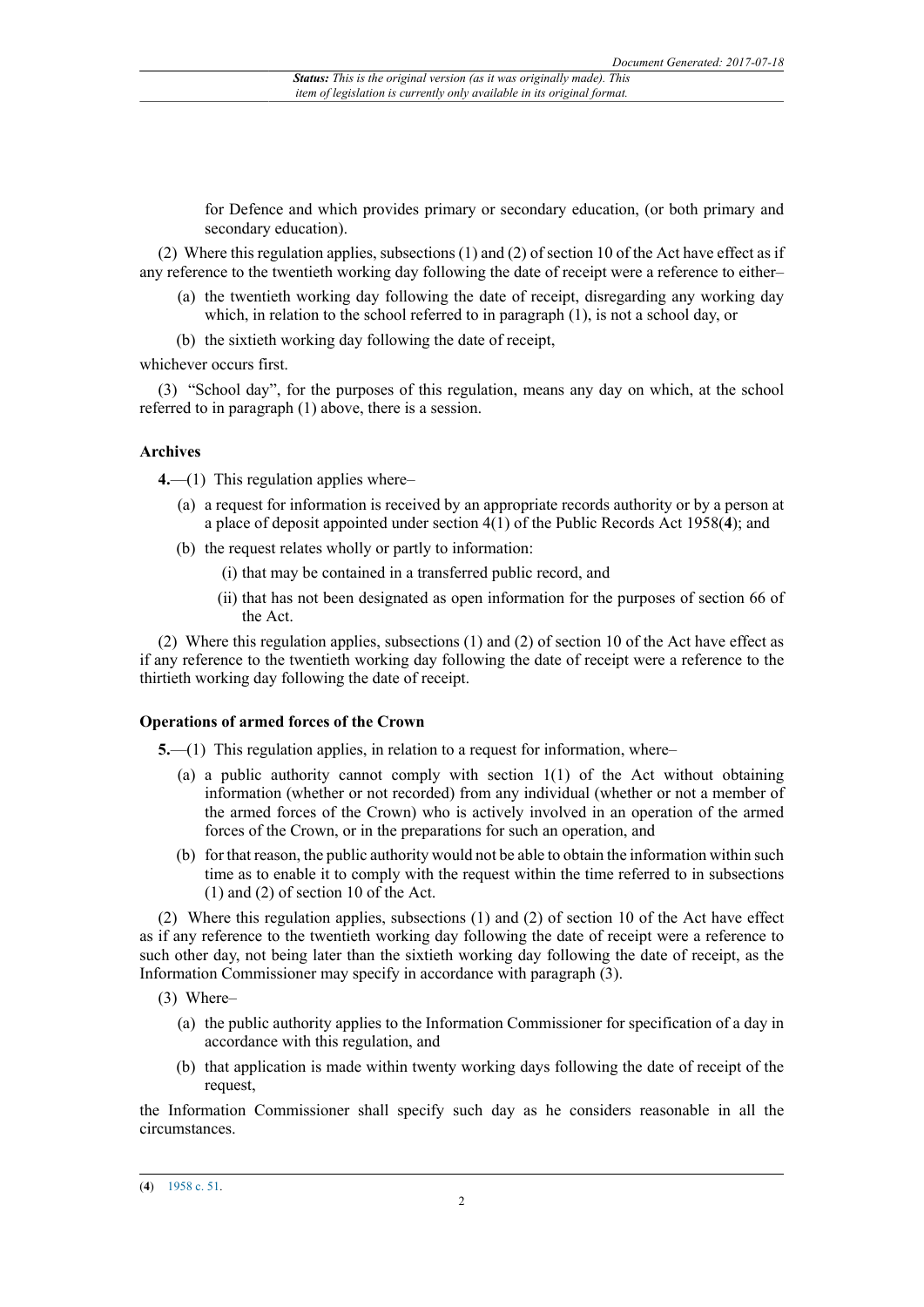## **Information held outside the United Kingdom**

**6.**—(1) This regulation applies to a request for information which–

- (a) may
	- (i) relate to information not held in the United Kingdom, or
	- (ii) require information (including information held by a person who is not a public authority) that is not held in the United Kingdom to be obtained in order to comply with it, and
- (b) for that reason, the public authority would not be able to obtain the information within such time as to enable it to comply with the request within the time referred to in subsections (1) and (2) of section 10 of the Act.

(2) Where this regulation applies, subsections (1) and (2) of section 10 of the Act have effect as is any reference to the twentieth working day following the date of receipt were a reference to such other day, not being later than the sixtieth working day following the date of receipt, as the Information Commissioner may specify in accordance with paragraph (3).

- (3) Where–
	- (a) the public authority applies to the Information Commissioner for specification of a day in accordance with this regulation, and
	- (b) that application is made within twenty working days following the date of receipt of the request,

the Information Commissioner shall specify such day as he considers reasonable in all the circumstances.

Signed by authority of the Secretary of State

Date 16th December 2004

*Cathy Ashton* Parliamentary Under Secretary of State Department for Constitutional Affairs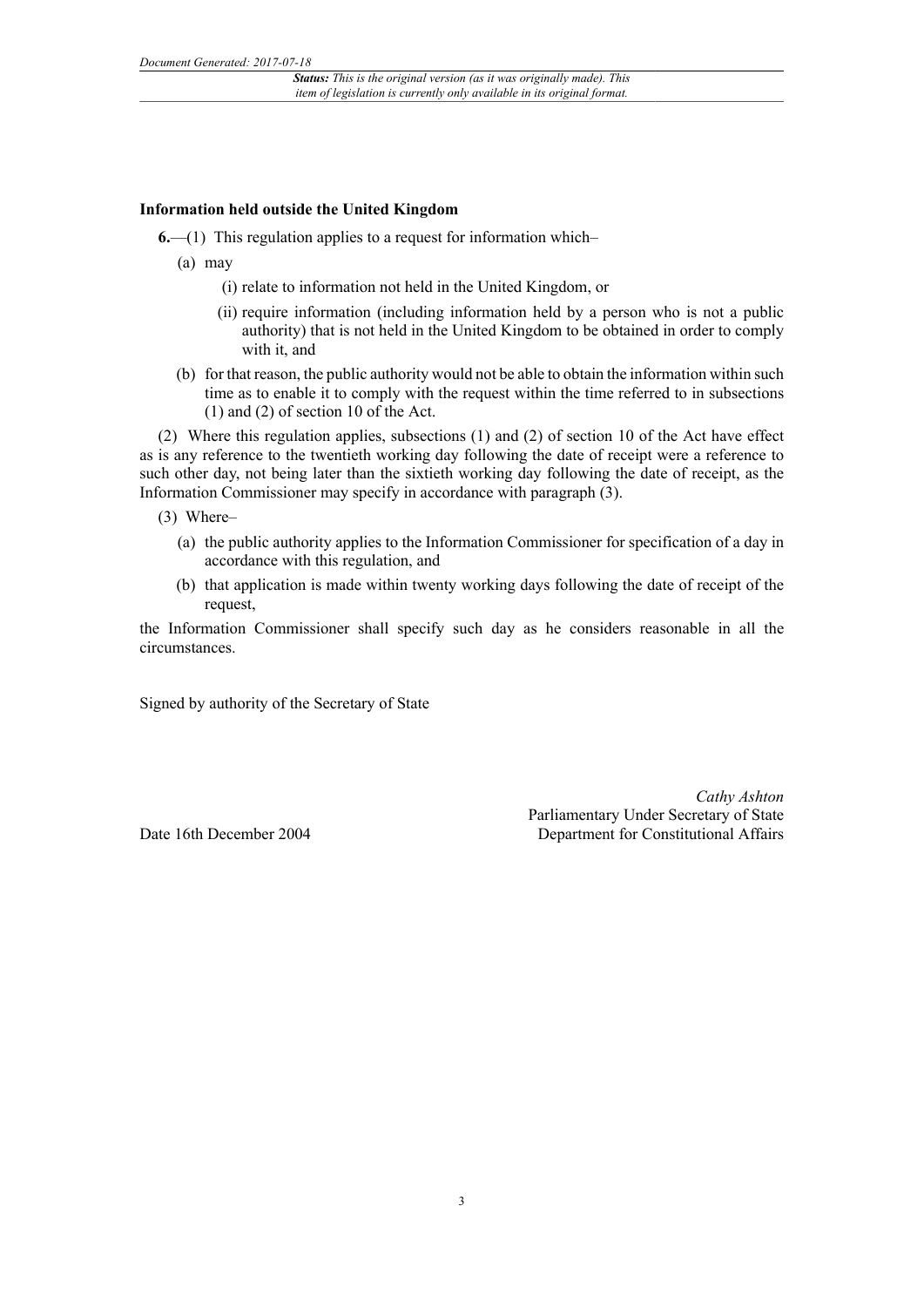### **EXPLANATORY NOTE**

*(This note is not part of the Regulations)*

The Freedom of Information Act 2000 ("the Act") provides for the right to make a request for information to a public authority and entitles a person ("the applicant") making such a request: (a) to be informed in writing by the public authority whether it holds information of the description specified in the request, and (b) if that is the case, to have that information communicated to him (section  $1(1)$ ).

Section  $10(1)$  of the Act requires a public authority to comply with a request promptly, and in any event, not later than twenty working days following the date of receipt. Where the authority gives the applicant a fees notice, the working days in the period beginning with the day on which the fees notice is given the applicant and ending with the day on which the fee is received by the authority are to be disregarded for the purpose of calculating the twentieth working day following the date of receipt referred to in section 10(1) (section 10(2)).

These Regulations are made under section 10(4) of the Act. They allow public authorities a longer maximum period of time than is provided under section  $10(1)$  to comply with section  $1(1)$  of the Act, provided that this longer period expires on a date not later than the sixtieth working day following the receipt of the request for information and subject to the obligation on the public authority to comply "promptly".

Regulation 3 provides that where a request for information is received by the governing body of a maintained school or maintained nursery school, or relates to information that is situated in a school maintained by the Secretary of State for Defence, for the purposes of section 10(1) or (2) working days which are not school days are not to be taken into account in calculating the twentieth working day following the date of receipt. The public authority must comply with the request within twenty working days of the date of receipt, disregarding any working day which, in relation to the school, is not a school day, or within sixty working days following the date of receipt, whichever is the sooner.

The governing body of a maintained school or maintained nursery school is a public authority, as defined in section 3 of the Act. A body can be a public authority either by: 1) being listed in Schedule 1 to the Act; 2) being designated by order under section 5 of the Act; or 3) being a publiclyowned company as defined by section 6 of the Act. The governing body of a maintained school or maintained nursery school is listed at paragraph 52 in Part IV of Schedule 1 to the Act, as substituted by section 215 of, and paragraph 127 of Schedule 21 to, the Education Act 2002.

Regulation 4 allows appropriate records authorities and places of deposit appointed under section 4(1) of the Public Records Act 1958 up to thirty working days from the date of receipt to comply with a request for information, where the information requested relates to information held in a transferred public record that has not been designated as open information for the purposes of section 66 of the Act. "Transferred public record" is defined in section 15(4) of the Act, and means a public record which has been transferred to either the National Archives (formerly the Public Record Office), a place of deposit appointed by the Lord Chancellor under the Public Records Act 1958 ("the 1958 Act"), or to the Public Record Office of Northern Ireland. "Appropriate records authority" is defined in section 15(5) of the Act and, in relation to a transferred public record, means; the National Archives, in relation to a record transferred to the National Archives; the Lord Chancellor, in relation to a record transferred to a place of deposit appointed by the Lord Chancellor under the 1958 Act and; the Public Record Office of Northern Ireland, in relation to a record transferred to that Office.

Regulation 5 provides that the Information Commissioner may exercise his discretion where a public authority cannot comply with the request within the time period referred to in section 10(1) or